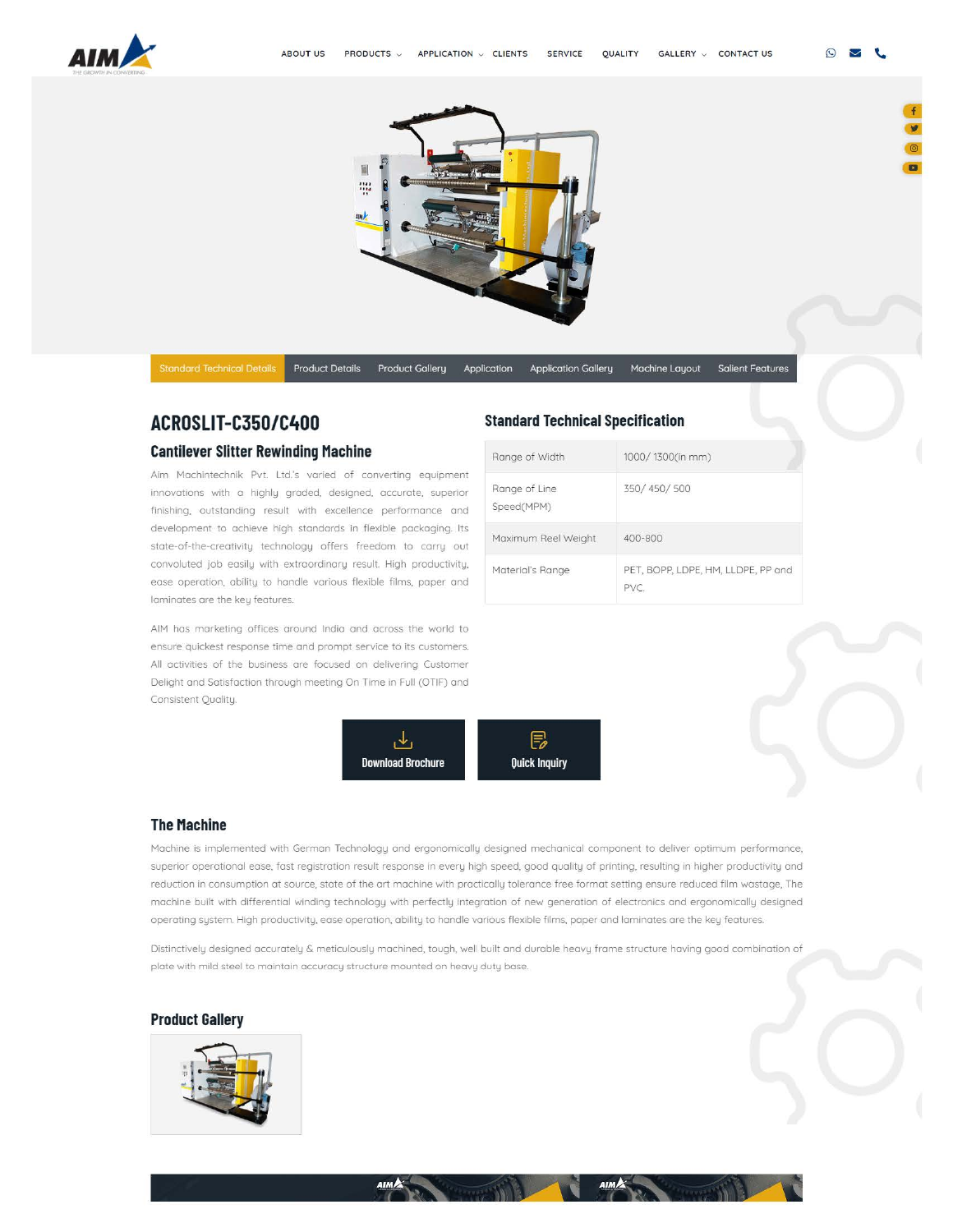

### **Application**

Roll slitting is a technique heavily used by Converters (industry). The converter industry normally refers to companies who print. coat and laminate materials. A typical converter is o company that produces flexible packaging material for packaging food. This may involve [purchasing large rolls of plastic film such as biaxially orientated polypropylene \(BOPP\) which is then printed to the customer's design and](http://www.aimflex.com/application.html)  coated with cold seal adhesive for use on high speed packaging machines. This material is printed and coated in wide. large diameter rolls for maximum efficiency. The rolls are then slit, using a slitting machine. into smaller rolls of the size to be used on the packaging machine.

The slitting section has three main options:

- > Razor slitting, which is ideal for thin plastic films the system is very simple and quick to set. Although the razor blades are of low cost, they need to be frequently changed to ensure a good quality slit edge.
- > Rotary shear slitting. Male and female circular knives engage to give a scissor cutting effect. This system is used widely on paper. films and foils. Although the knives take longer to position. they stay sharp longer than razor blades. The setting time can be reduced by using an automatic knife-positioning system
- > Crush cut slitting. A male knife runs against an anvil. The system works well with certain materials including non-wovens and foams With the Finished good like Namkeen Pouch. Rice Bags, Aluminium Pouch. Cement bag, Non woven rolls. PVC Shrink Labels. sack film, Cereal packaging, Courier bags / security bags, Surface protection film, Compression packaging pouch and Laminated Pouch Packaging film Products.

## **[Application Gallery](http://www.aimflex.com/application.html)**











### **[Machine Layout](https://www.aimflex.com/cantilever_slitter_rewinding_machine_c350_400.html)**



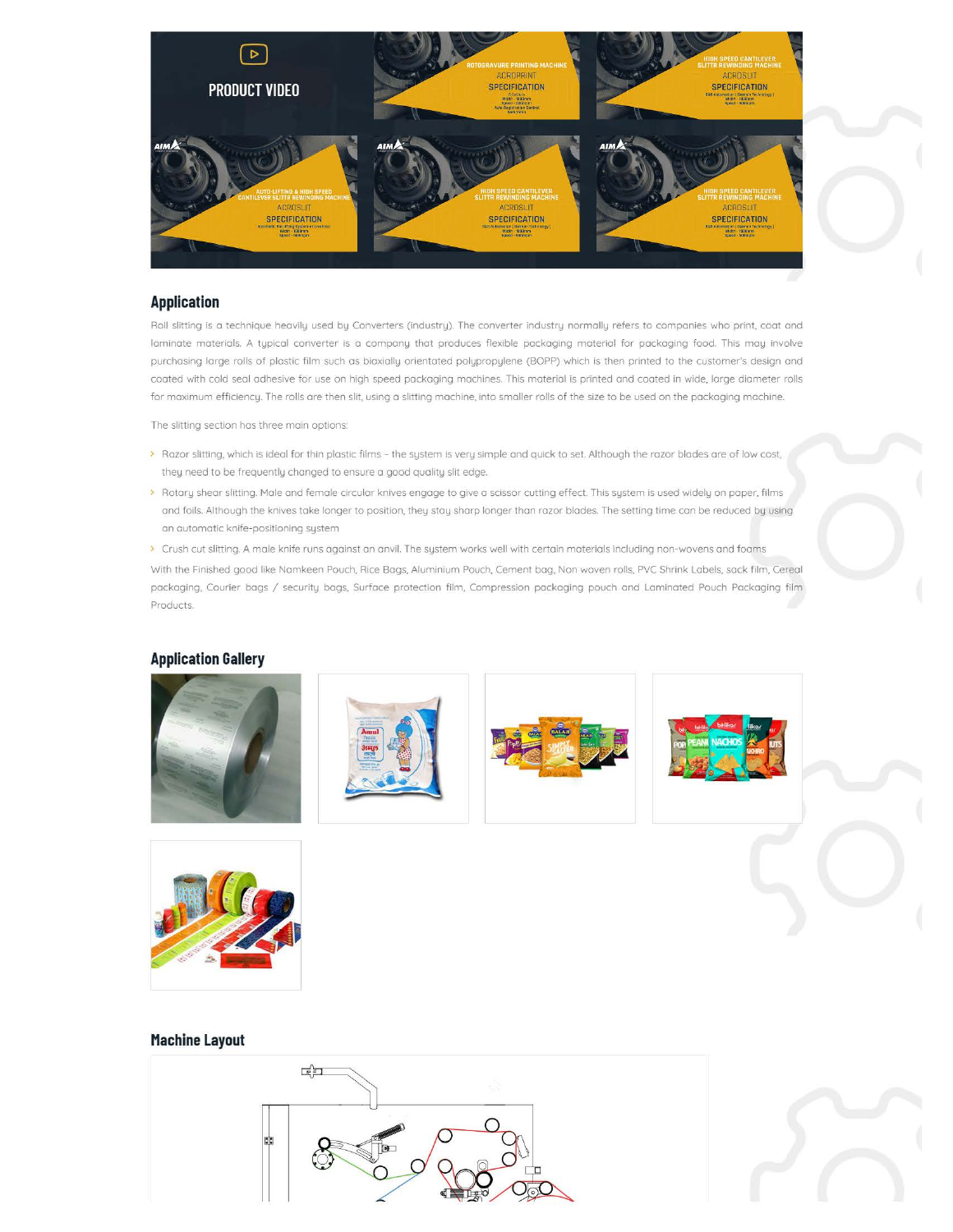



| $+$                              |
|----------------------------------|
| $\boldsymbol{+}$                 |
| $\begin{array}{c} + \end{array}$ |
| $+$                              |
| $+$                              |
| $+$                              |
| $+$                              |
| $+$                              |
| $+$                              |
| $+$                              |
|                                  |
| +                                |
| $+$                              |
| $+$                              |
|                                  |





# **Contact Us**

 $\frac{1}{2}$  +91 98241 12034

**9** Plot No. 2803, Road No. I-2,

## **Subscribe Our Newsletters**

Enter Your Email

# **Ouick Links**

- 
- -

- -

# **Our Products**

- 
- 
- 
-